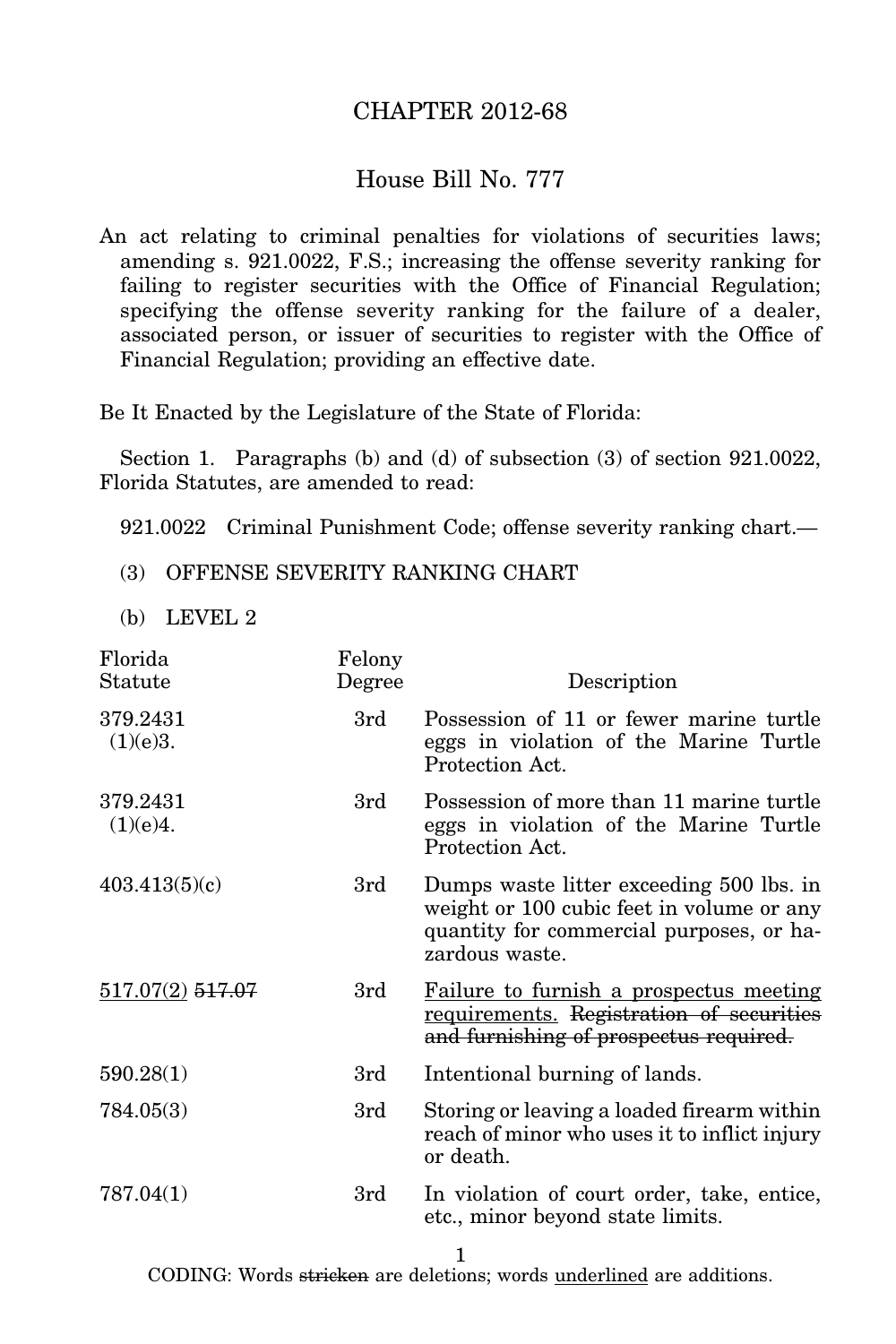| Florida<br>Statute | Felony<br>Degree | Description                                                                                                    |
|--------------------|------------------|----------------------------------------------------------------------------------------------------------------|
| 806.13(1)(b)3.     | 3rd              | Criminal mischief; damage \$1,000 or<br>more to public communication or any<br>other public service.           |
| 810.061(2)         | 3rd              | Impairing or impeding telephone or power<br>to a dwelling; facilitating or furthering<br>burglary.             |
| 810.09(2)(e)       | 3rd              | Trespassing on posted commercial horti-<br>culture property.                                                   |
| 812.014(2)(c)1.    | 3rd              | Grand theft, 3rd degree; \$300 or more but<br>less than $$5,000$ .                                             |
| 812.014(2)(d)      | 3rd              | Grand theft, 3rd degree; \$100 or more but<br>less than \$300, taken from unenclosed<br>curtilage of dwelling. |
| 812.015(7)         | 3rd              | Possession, use, or attempted use of an<br>antishoplifting or inventory control device<br>countermeasure.      |
| 817.234(1)(a)2.    | 3rd              | False statement in support of insurance<br>claim.                                                              |
| 817.481(3)(a)      | 3rd              | Obtain credit or purchase with false,<br>expired, counterfeit, etc., credit card,<br>value over \$300.         |
| 817.52(3)          | 3rd              | Failure to redeliver hired vehicle.                                                                            |
| 817.54             | 3rd              | With intent to defraud, obtain mortgage<br>note, etc., by false representation.                                |
| 817.60(5)          | 3rd              | Dealing in credit cards of another.                                                                            |
| 817.60(6)(a)       | 3rd              | Forgery; purchase goods, services with<br>false card.                                                          |
| 817.61             | 3rd              | Fraudulent use of credit cards over \$100<br>or more within 6 months.                                          |
| 826.04             | 3rd              | Knowingly marries or has sexual inter-<br>course with person to whom related.                                  |
| 831.01             | 3rd              | Forgery.                                                                                                       |
| 831.02             | 3rd              | Uttering forged instrument; utters or<br>publishes alteration with intent to de-<br>fraud.                     |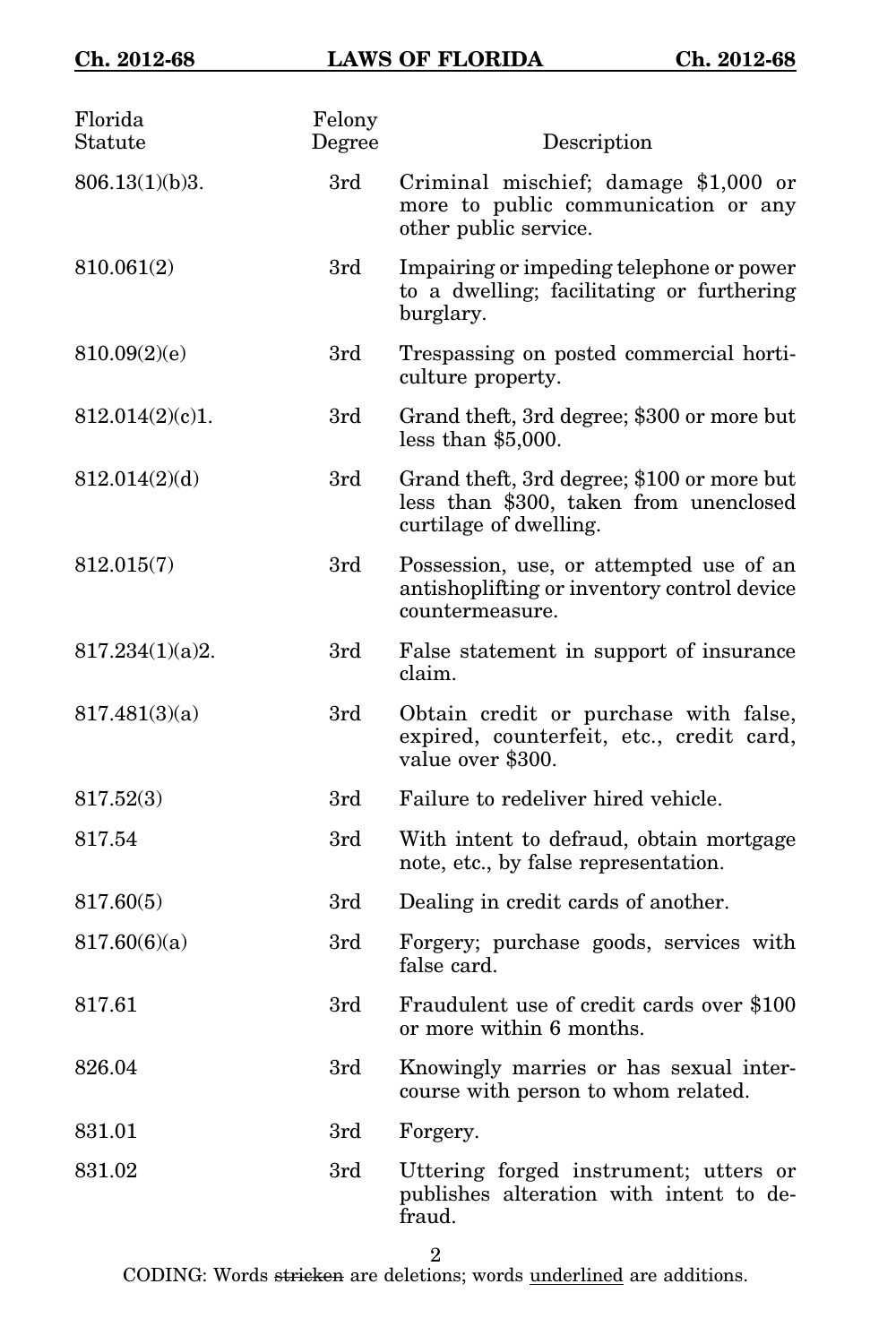| Florida<br>Statute | Felony<br>Degree | Description                                                                                                                                                                                      |
|--------------------|------------------|--------------------------------------------------------------------------------------------------------------------------------------------------------------------------------------------------|
| 831.07             | 3rd              | Forging bank bills, checks, drafts, or<br>promissory notes.                                                                                                                                      |
| 831.08             | 3rd              | Possessing 10 or more forged notes, bills,<br>checks, or drafts.                                                                                                                                 |
| 831.09             | 3rd              | Uttering forged notes, bills, checks, drafts,<br>or promissory notes.                                                                                                                            |
| 831.11             | 3rd              | Bringing into the state forged bank bills,<br>checks, drafts, or notes.                                                                                                                          |
| 832.05(3)(a)       | 3rd              | Cashing or depositing item with intent to<br>defraud.                                                                                                                                            |
| 843.08             | 3rd              | Falsely impersonating an officer.                                                                                                                                                                |
| 893.13(2)(a)2.     | 3rd              | Purchase of any s. $893.03(1)(c)$ , $(2)(c)1$ .<br>$(2)(c)2, (2)(c)3, (2)(c)5, (2)(c)6, (2)(c)7,$<br>$(2)(c)8$ , $(2)(c)9$ , $(3)$ , or $(4)$ drugs other than<br>cannabis.                      |
| 893.147(2)         | 3rd              | Manufacture or delivery of drug parapher-<br>nalia.                                                                                                                                              |
| (d)<br>LEVEL 4     |                  |                                                                                                                                                                                                  |
| Florida<br>Statute | Felony<br>Degree | Description                                                                                                                                                                                      |
| 316.1935(3)(a)     | 2 <sub>nd</sub>  | Driving at high speed or with wanton<br>disregard for safety while fleeing or at-<br>tempting to elude law enforcement officer<br>who is in a patrol vehicle with siren and<br>lights activated. |
| 499.0051(1)        | 3rd              | Failure to maintain or deliver pedigree<br>papers.                                                                                                                                               |
| 499.0051(2)        | 3rd              | Failure to authenticate pedigree papers.                                                                                                                                                         |
| 499.0051(6)        | 2 <sub>nd</sub>  | Knowing sale or delivery, or possession<br>with intent to sell, contraband prescrip-<br>tion drugs.                                                                                              |
| 517.07(1)          | 3rd              | Failure to register securities.                                                                                                                                                                  |
| 517.12(1)          | 3rd              | Failure of dealer, associated person, or<br>issuer of securities to register.                                                                                                                    |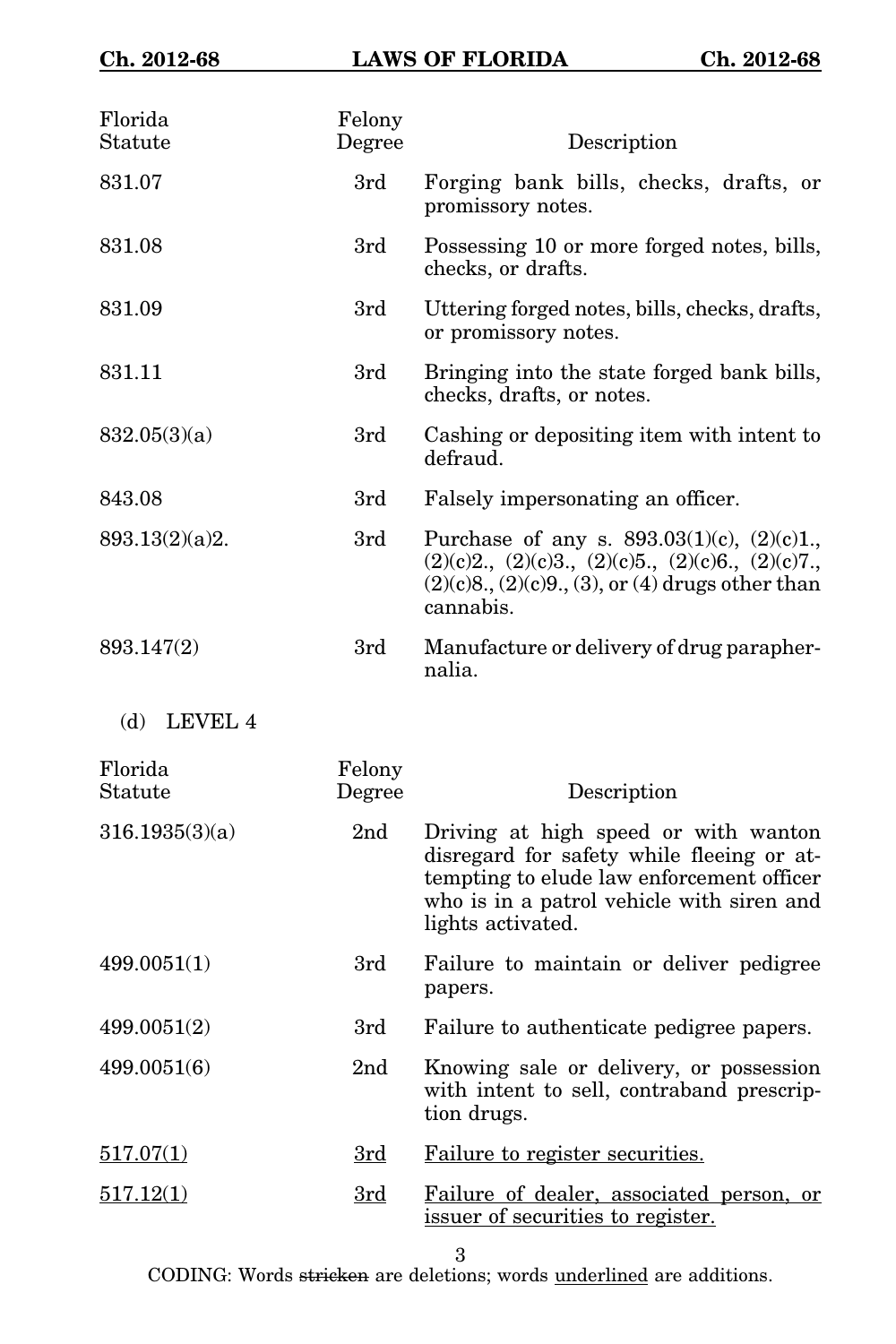| Florida<br>Statute | Felony<br>Degree | Description                                                                                                                                       |
|--------------------|------------------|---------------------------------------------------------------------------------------------------------------------------------------------------|
| 784.07(2)(b)       | 3rd              | Battery of law enforcement officer, fire-<br>fighter, etc.                                                                                        |
| 784.074(1)(c)      | 3rd              | Battery of sexually violent predators fa-<br>cility staff.                                                                                        |
| 784.075            | 3rd              | Battery on detention or commitment fa-<br>cility staff.                                                                                           |
| 784.078            | 3rd              | Battery of facility employee by throwing,<br>tossing, or expelling certain fluids or<br>materials.                                                |
| 784.08(2)(c)       | 3rd              | Battery on a person 65 years of age or<br>older.                                                                                                  |
| 784.081(3)         | 3rd              | Battery on specified official or employee.                                                                                                        |
| 784.082(3)         | 3rd              | Battery by detained person on visitor or<br>other detainee.                                                                                       |
| 784.083(3)         | 3rd              | Battery on code inspector.                                                                                                                        |
| 784.085            | 3rd              | Battery of child by throwing, tossing,<br>projecting, or expelling certain fluids or<br>materials.                                                |
| 787.03(1)          | 3rd              | Interference with custody; wrongly takes<br>minor from appointed guardian.                                                                        |
| 787.04(2)          | 3rd              | Take, entice, or remove child beyond state<br>limits with criminal intent pending cus-<br>tody proceedings.                                       |
| 787.04(3)          | 3rd              | Carrying child beyond state lines with<br>criminal intent to avoid producing child at<br>custody hearing or delivering to desig-<br>nated person. |
| 790.115(1)         | 3rd              | Exhibiting firearm or weapon within<br>1,000 feet of a school.                                                                                    |
| 790.115(2)(b)      | 3rd              | Possessing electric weapon or device, de-<br>structive device, or other weapon on<br>school property.                                             |
| 790.115(2)(c)      | 3rd              | Possessing firearm on school property.                                                                                                            |
| 800.04(7)(c)       | 3rd              | Lewd or lascivious exhibition; offender<br>less than 18 years.                                                                                    |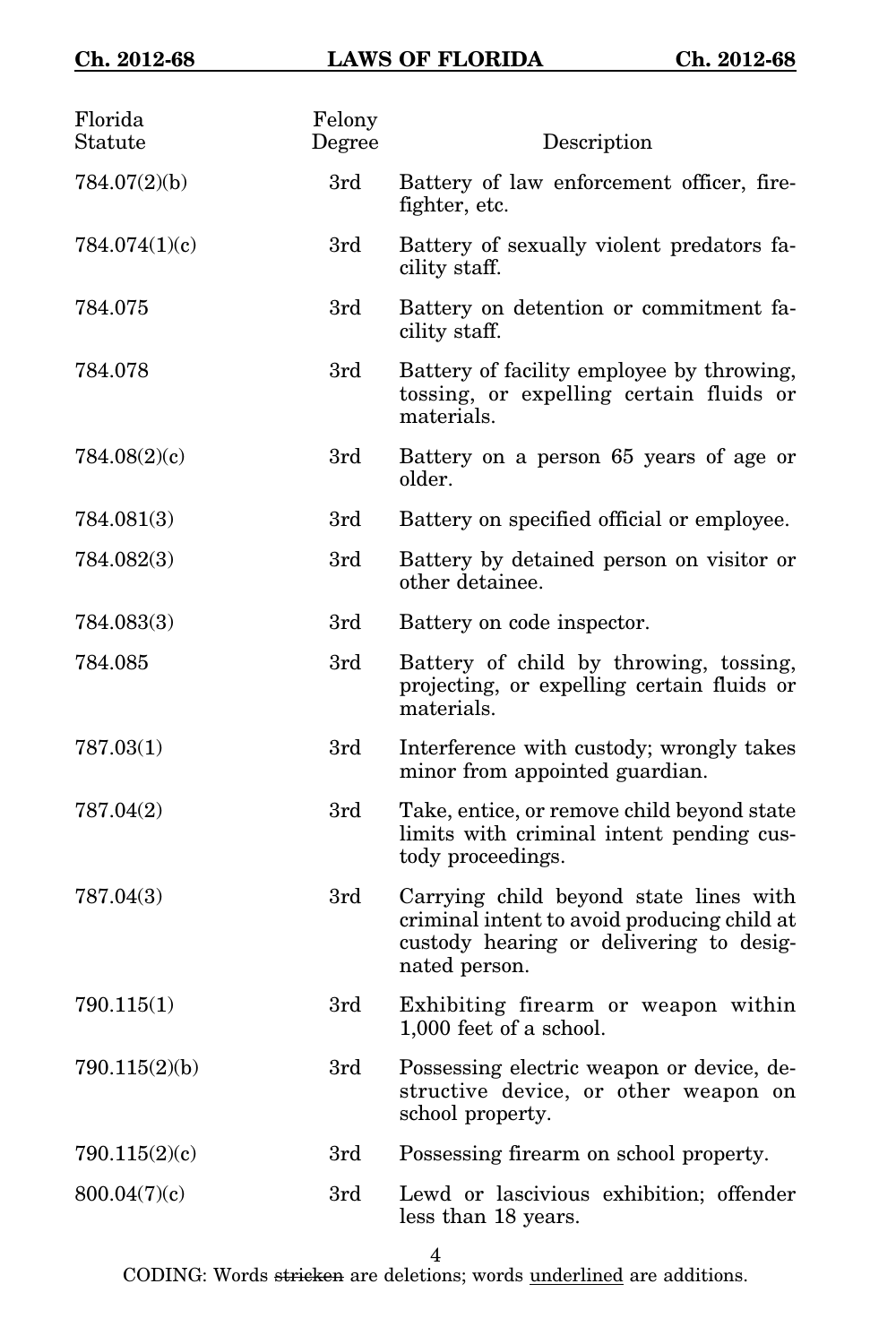| Florida<br>Statute        | Felony<br>Degree | Description                                                                                                      |
|---------------------------|------------------|------------------------------------------------------------------------------------------------------------------|
| 810.02(4)(a)              | 3rd              | Burglary, or attempted burglary, of an<br>unoccupied structure; unarmed; no as-<br>sault or battery.             |
| 810.02(4)(b)              | 3rd              | Burglary, or attempted burglary, of an<br>unoccupied conveyance; unarmed; no as-<br>sault or battery.            |
| 810.06                    | 3rd              | Burglary; possession of tools.                                                                                   |
| 810.08(2)(c)              | 3rd              | Trespass on property, armed with firearm<br>or dangerous weapon.                                                 |
| 812.014(2)(c)3.           | 3rd              | Grand theft, 3rd degree \$10,000 or more<br>but less than $$20,000$ .                                            |
| 812.014<br>$(2)(c)4.-10.$ | 3rd              | Grand theft, 3rd degree, a will, firearm,<br>motor vehicle, livestock, etc.                                      |
| 812.0195(2)               | 3rd              | Dealing in stolen property by use of the<br>Internet; property stolen \$300 or more.                             |
| 817.563(1)                | 3rd              | Sell or deliver substance other than con-<br>trolled substance agreed upon, excluding<br>s. $893.03(5)$ drugs.   |
| 817.568(2)(a)             | 3rd              | Fraudulent use of personal identification<br>information.                                                        |
| 817.625(2)(a)             | 3rd              | Fraudulent use of scanning device or<br>reencoder.                                                               |
| 828.125(1)                | 2 <sub>nd</sub>  | Kill, maim, or cause great bodily harm or<br>permanent breeding disability to any<br>registered horse or cattle. |
| 837.02(1)                 | 3rd              | Perjury in official proceedings.                                                                                 |
| 837.021(1)                | 3rd              | Make contradictory statements in official<br>proceedings.                                                        |
| 838.022                   | 3rd              | Official misconduct.                                                                                             |
| 839.13(2)(a)              | 3rd              | Falsifying records of an individual in the<br>care and custody of a state agency.                                |
| 839.13(2)(c)              | 3rd              | Falsifying records of the Department of<br>Children and Family Services.                                         |
| 843.021                   | 3rd              | Possession of a concealed handcuff key by<br>a person in custody.                                                |
|                           |                  |                                                                                                                  |